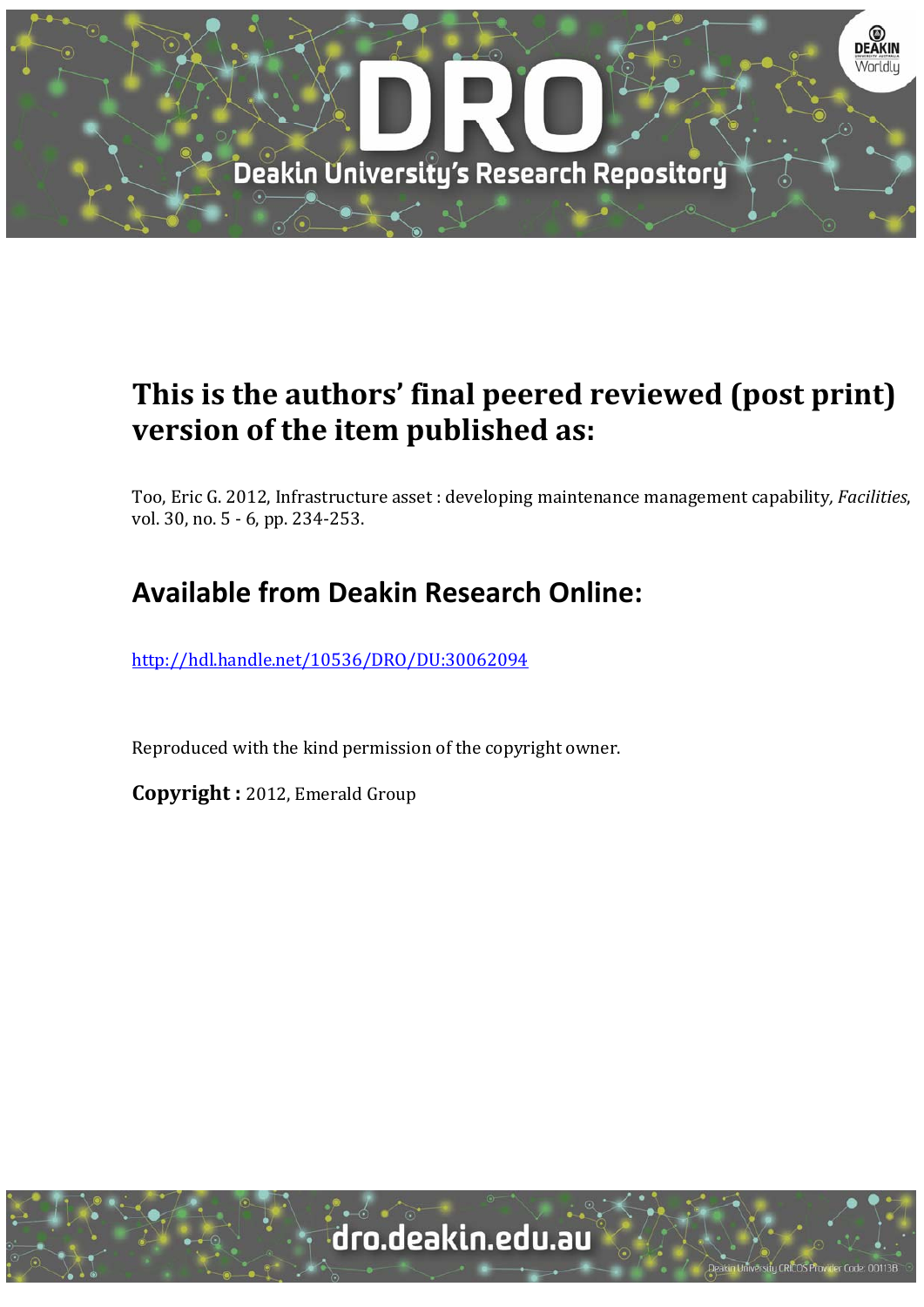# Infrastructure asset: developing maintenance management capability

Eric Too School of Urban Development, Queensland University of Technology, Brisbane, Australia

## **Abstract**

**Purpose –** Maintenance management is a core process in infrastructure asset management. Infrastructure organisations must constantly strive to ensure the effectiveness of this process in order to obtain the greatest lifetime value from their infrastructure assets. This paper aims to investigate how infrastructure organisations can enhance the effectiveness of their maintenance management process.

**Design/methodology/approach –** This study utilised multiple case studies as the research approach. The case organisations were asked to identify the challenges faced in the maintenance process and the approaches they have adopted to overcome these challenges. Analysis of these findings, together with deductive reasoning, leads to the development of the proposed capability needed for effective maintenance management process.

**Findings –** The case studies reveal that maintenance management is a core process in ensuring that infrastructure assets are optimally and functionally available to support business operations. However, the main challenge is the lack of skilled and experienced personnel to understand and anticipate maintenance requirement. A second challenge is the reduced window of time available to carry out inspection and maintenance works. To overcome these challenges, the case organisations have invested in technologies. However, technologies available to facilitate this process are complex and constantly changing. Consequently, there is a need for infrastructure organisations to develop their technology absorptive capability, i.e. the ability to embrace and capitalise on new technologies to enhance their maintenance management process.

**Originality/value –** The paper provides an in‐depth analysis of three case studies that reveal that an infrastructure organisation cannot avoid the need to introduce technologies to monitor the condition of its assets and to predict when assets will fail. It suggests that organisations must be proactive in searching for the best technologies for their purpose.

**Keywords** Capability, Maintenance, Assets management, Infrastructure, Maintenance programmes, Economic value analysis **Paper** type Case study

## **Introduction**

Infrastructure assets play a vital role to support a nation's economic growth (Hardwicke, 2005) and social development (Jonsson, 2005; van der Mandele et al., 2006). The infrastructure industry is characterised by the provision of public goods requiring large capital investment, multiple stakeholders and a monopolised market (e.g. see Firth et al., 1999). These complexities imply that the provision of infrastructure will necessarily be subjected to the kind of intervention that has not always been imposed on other facilitators of economic activity. For this reason, the ownership has, traditionally, often been in the hand of government or semi‐government organisations to minimise the effect of market failure and externalities. The provision of infrastructure by the public sector role is critical to achieving development objectives such as national security and public service obligations (Grimsey and Lewis, 2004; Howes and Robinson, 2005).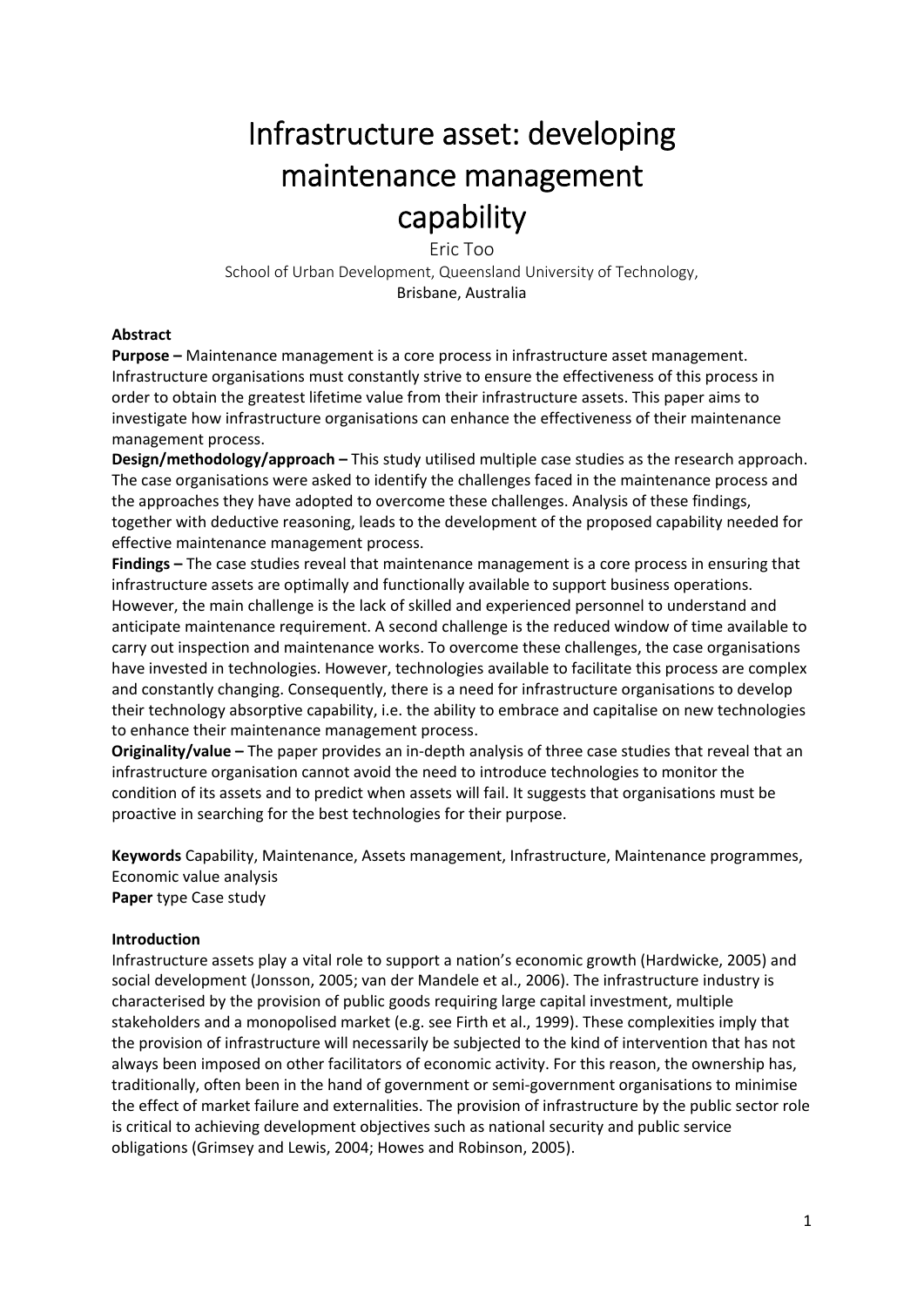However, in the last decade or so, the high cost and myriad problems associated with governmentowned infrastructure have caused many countries to reform the institutional options for the provision of infrastructure services (Kessides, 2004). The reform entails a combination of competitive restructuring, privatisation, and establishment of regulatory mechanisms (Kessides, 2004). In fact, the late 1990s were characterised by a significant shift from the public to private sector for the provision of infrastructure services. A key argument for privatisation is that private owners and operators who face stiffer market competition, have stronger incentives to control costs, respond to consumer needs, and adopt new technologies and management practices (Grimsey and Lewis, 2004). Under such dynamic business environments, infrastructure organisations need to maximise the investments they have made in their existing infrastructure assets in order to reduce their capital and operating expenditures. To create sustained competitive advantage, which in turn leads to superior performance, infrastructure organisations need to focus on customer needs and accountability of results to deliver services (Manning, 2002).

Accountability is a requirement for any organisation, public or private. Those in charge of economic resources must give account of their stewardship, irrespective of whether the transactions and resources in question are those of a government or a private sector entity (Grimsey and Lewis, 2002). In the twenty‐first century, the various stakeholders for infrastructure will continue to demand value for money for their investment in infrastructure. To satisfy the needs and conflicting demand of the various stakeholders, infrastructure organisations have to explore ways to create value from their infrastructure assets. This has placed pressure on these infrastructure organisations to better manage the performance of infrastructure assets to meet the rising expectations of stakeholders. The strive to improve effectiveness and overall operating performance requires clear understanding of how to manage an ageing asset portfolio in a way that allows their current performance to improve while also investing in new assets to meet future needs.

Extant literature in strategy suggests that to improve an organisation's performance, there is a need to focus on factors internal to the organisation in addition to the industry structure. For example, Ravichandran and Lertwongsatien (2005) argued that the focus on organisation resources and capabilities can provide the appropriate theoretical lens to examine how factors internal to an organisation can be a source of competitive advantage. An organisation can only gain advantage and achieve superior performance when it has the right capabilities (Smallwood and Panowyk, 2005). Capabilities represent the ability of the organisation to combine efficiently a number of resources to engage in productive activity and attain a certain objective (Amit and Schoemaker, 1993). Hence, the strategy and processes must be supplemented with the right capabilities to execute them before value can be created.

As the traditionally government owned infrastructure organisations move towards privatisation, the asset manager are faced with the strategic decision on the right capabilities that they should invest in. In other words, how should infrastructure organisations allocate their scarce resources to develop the right capabilities? This paper uses multiple case study approach to investigate how infrastructure organisations can create competitive advantage and sustains their performance by examining the capabilities needed for effective management of their maintenance process for both public and private infrastructure organisations.

This paper is organised in the following manner. The next section will examine the management literature on how organisation can create value through their business processes. Following this, the research method is explained. The findings of the case studies with regards to the challenges and approaches that can be adopted in the maintenance management process are then elaborated. This is followed by a discussion of the capability needed for the effective management of the maintenance process. The paper concludes by suggesting the implications for asset managers.

## **Improving organisation performance**

Literature in strategic management has argued that an organisation must create value better than rivals if it wants to sustain its competitive advantage. This can only be realised either when an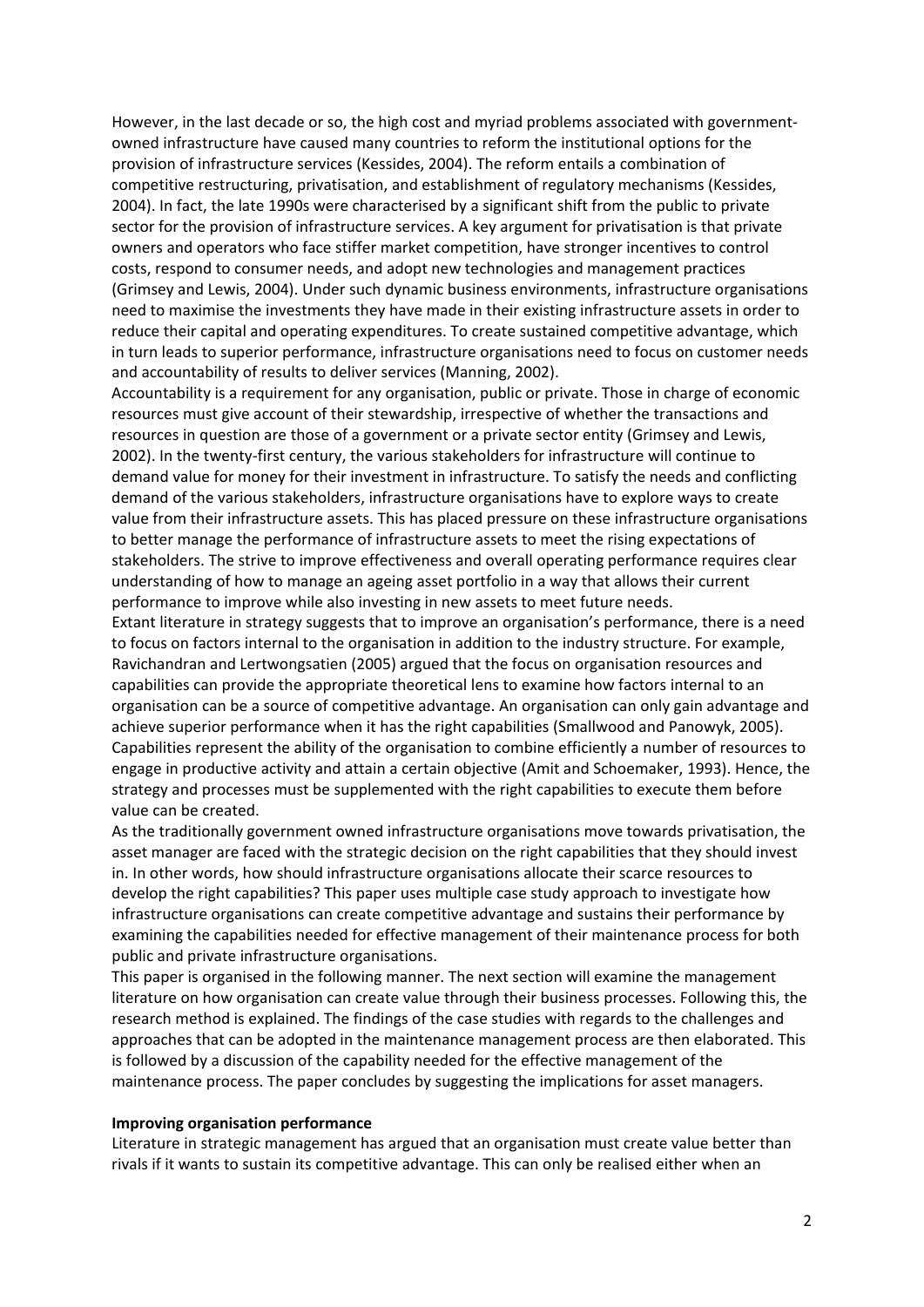organisation gains an advantageous position in an industry or when it mobilises and deploys core competencies (Prahalad and Hamel, 1990; Wernerfelt, 1984) that enable it to offer superior products to customers relative to its competitors (Lado et al., 1997).

In a dynamic and fast‐changing environment as a result of deregulation and privatisation experienced by infrastructure organisations, Ma (2000) suggests that kinetic advantages, which are often knowledge‐based and capability‐based (Juga, 1999; Kay, 1999), will more likely to produce sustainable superior performance. The reason is that one can hardly actually plan ahead due to abrupt business environmental changes (Hamel, 2000; Mintzberg and Westley, 2001). Deliberate strategy to obtain strategic fit will create a tension to the organisation (Zajac et al., 2000). This tension magnifies when business environments change to a new level while the organisation still possesses the same stock of resources or old capabilities. In such situation, the organisation will not be able to sustain its competitive advantage unless new stocks of resources and capabilities are obtained. When organisations are unable to develop required capabilities in transforming resources into valuable services, the acquired resources are likely to become overhead, rather than assets to the organisations (Amit and Schoemaker, 1993).

If the essence of strategic management is to achieve sustainable competitive advantage to obtain sustainable superior performance (Teece et al., 1997), then it is important to study which resources and capabilities will allow infrastructure organisation to generate competitive advantage. Scholars have proposed that to maintain competitive advantage, organisations should develop capabilities for improving core business processes (Hammer, 2001; Zott, 2003). DeToro and McCabe (1997) state that core processes are those processes that are strategically important to the organisation's success, and have a high impact on customer satisfaction. Infrastructure organisation will have many processes as are necessary to carry out the natural business activities defined by the life cycle of the infrastructure assets. However, many scholars acknowledged that not all business processes would be a source of competitive advantage. For example, Kaplan and Norton (2004) suggested that managers must identify and focus on critical few internal processes that have the greatest impact on strategy and can create value to the organisations. Hence, organisations need to develop and deploy a range of capabilities around the core processes, which can be helpful in responding to different challenges in the markets (Collis, 1994; Porter, 1991).

In addition, each core processes may require many capabilities. Collis (1994) warned that it may well be impossible to list the complete set of all capabilities that can be sources of superior performance because they can be found in every single activity the organisation performs. Similarly, Ethiraj et al. (2005) argued that not all capabilities provide the same marginal contribution to performance. They further argue that if different capabilities have different costs and benefits associated with the development and acquisition, managers should pay attention to understanding these trade‐offs in making investment in capability development. The organisation should therefore invest in those capabilities within the core processes that can contribute to the overall performance of the organisation.

Infrastructure assets must be maintained adequately so that it can continue to deliver the desired levels of service, condition and performance to support business operations. The effectiveness of the maintenance management process is thus fundamental to the performance of infrastructure asset because it occupies the longest phase of the infrastructure asset's life cycle. It typically starts from the moment the infrastructure asset has been constructed and fit for service to the end of the asset life (NPWC, 1996). The maintenance process was seen as a hygiene function until the 1990s, when globalisation triggered a search for newer sources of competitive advantage (Banerji, 2008). This is a major paradigm shift as asset managers realised that maintenance aimed at optimising business value involved trade‐offs between cost and asset health. In fact, effective maintenance management is recognised at all levels of the industry and is becoming a key business driver because of the increasing demand pressure on infrastructure assets.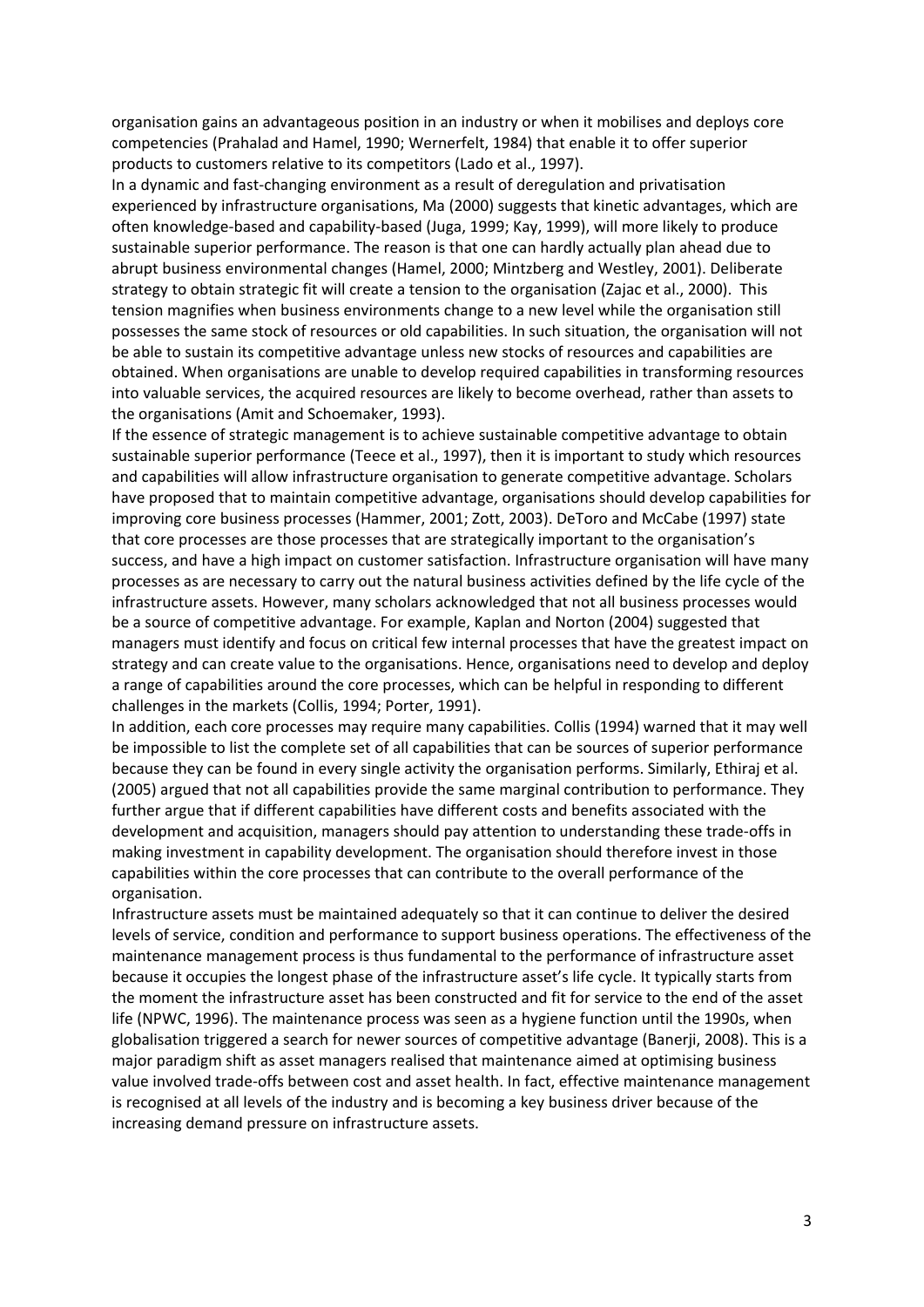## **Research method**

In identifying capabilities that are the sources of performance difference, they need to be contextually grounded (Ethiraj et al., 2005). Due to the context specificity of capabilities, this paper uses a multiple case study method to identify the capability/ies needed in the maintenance management process of infrastructure organisations to enhance their competitive position and thus sustain their performance.

In a multiple case study method, cases chosen should based less on uniqueness of a given case, and more on the contribution to theory development within the set of cases (Eisenhardt, 2007). Hence, I have chosen the cases based on a typology of organisations that manage infrastructure assets namely:

. infrastructure types (namely, water, airport, seaport, rail, road);

. level of privatisation (government owned corporation, government owned department, full privatisation)

. spread of infrastructure (co‐located or spread over large geographical areas).

Table I describes the three case organisations studied.

Semi‐structured interviews with managers responsible for the maintenance of infrastructure assets were used to understand the importance of maintenance management process and to identify the essential capability needed to deliver overall improvement to the performance of infrastructure assets. Due to a current lack of understanding of business capabilities in infrastructure organisations, an indirect questioning method was used to elicit these capabilities. The indirect method involved understanding the difficulties and challenges faced in the executing maintenance management process. The approaches taken or deemed necessary to be taken by case participants can then be conceptualised as the core capability/ies needed to successfully manage the infrastructure maintenance management process. The interview data was cross-checked and compared with data from a broad range of sources. All these documents were reviewed to corroborate and augment the evidence gathered from interviews.

A two‐stage analysis suggested by Eisendhardt (2002) is adopted for this study; namely:

(1) within‐case analysis; and

(2) cross‐case analysis.

Within-case analysis is conducted initially by coding, to sort answers according to different components such as importance of the process, the challenges faced, and approaches adopted in maintenance management. This initial coding is useful to identify areas, which will need more data and identify text that is particularly relevant to the study. This process also helps to make the text manageable by selecting only the relevant text for further analysis (Auerbach and Silverstein, 2003). Based on these broad‐based nodes, further coding or "coding on", a term coined by Richards (2005), from already coded text is performed. As "coding on" continues, coded text can be analysed through categorisation to reflect conceptual advance. This involved recording the repeating ideas by grouping together related passages into some initial themes. This further coding gave rise to preliminary themes associated with capability for the maintenance management process. After the within case analysis for each case is done, the cross case analysis is next performed to identify common themes. The emerging ideas and concepts were compared to identify common themes and initial propositions. First, categories or dimensions suggested by existing literature were analysed by looking for within-group similarities coupled with inter-group differences. To examine the subtle similarities and differences, a second tactic is to select pairs of cases and then list the similarities and differences between each pair. These forced comparisons results in new categories and concepts not anticipated initially. A third strategy was to divide the data by data source. These tactics exploits the unique insights possible from different type of data collection. Through these approaches, cross‐case analysis can enhance the probability of moving beyond initial impressions, especially through the use of structured and diverse lenses on the data, to capture the novel findings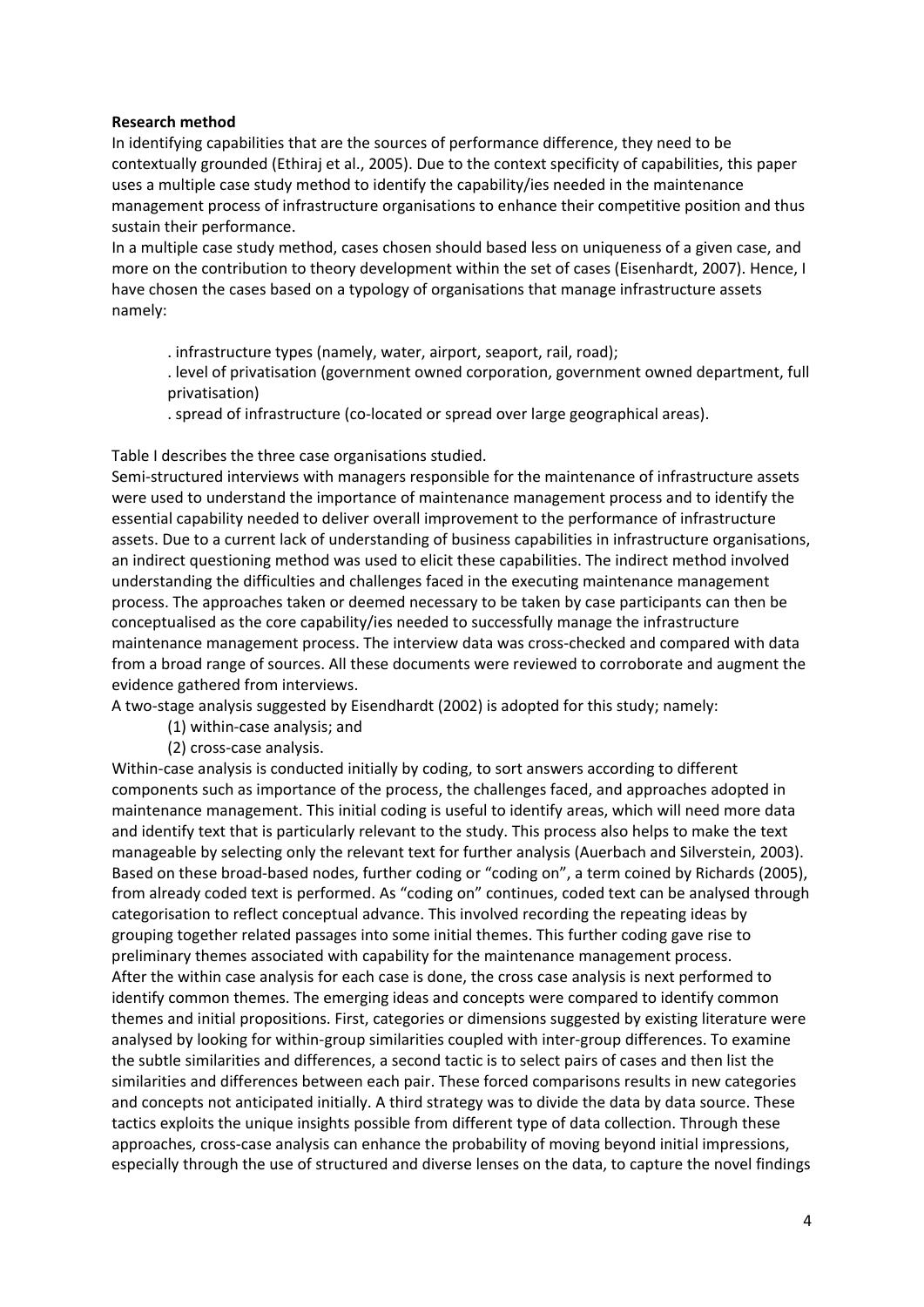that may exist in the data. The preliminary findings from the data analysis were compiled into a preliminary report to seek further validation. The report was sent to senior managers of case organisations for feedbacks and comments. Further meetings were arranged to discuss the findings face-to-face. These feedbacks were incorporated to refine the findings.

**Table I. Case profile**

| ganisation Level<br>ত<br>পু¤্ | of privatisation                | assets/number of employee Type of services<br>Value of infrastructure |                                                                                                                                                                                                                                                            | Key infrastructure assets                                                                                                                                                                                                                                                                                       |
|-------------------------------|---------------------------------|-----------------------------------------------------------------------|------------------------------------------------------------------------------------------------------------------------------------------------------------------------------------------------------------------------------------------------------------|-----------------------------------------------------------------------------------------------------------------------------------------------------------------------------------------------------------------------------------------------------------------------------------------------------------------|
| Rail                          | Government owned<br>corporation | 7.4 billion/9,000                                                     | Operate and maintain the metropolitan<br>commuter system, the regional freight<br>and tourist lines, the heavy haul tracks<br>of the coal and mineral business, and<br>the interstate track                                                                | The track; structures such as culverts<br>and bridges, bridges that support the<br>and drainage; signalling systems that<br>control of the safe working of trains;<br>railway and those that run overhead;<br>right of way such as the access road<br>power supply and substations;<br>overhead traction system |
| Airport                       | privatised<br>È                 | 2.6 billion/230                                                       | including parking and retail activities<br>Responsible for the maintenance and<br>operation of a wide range of air-side<br>within the terminals, recreation hub,<br>and land-side airport activities<br>and airport village                                | The key assets are runways and all the<br>all the HVAC system, electrical system<br>assets on the terminal buildings such<br>building fabrics, hydraulics, chillers,<br>check bag screening, acro-bridges,<br>as baggage handling system, the<br>and communication system                                       |
| Seaport                       | Government owned<br>corporation | 2.4 billion/300                                                       | The maintenance and development of<br>the port and related facilities including<br>operation of the multimodal terminal;<br>leasing and managing land for port-<br>navigable access to the port for<br>related services maintaining<br>commercial shipping | warehouses, buildings, and container<br>and storm waters. Properties include<br>All port infrastructures that include<br>terminals, all services roads, water,<br>power, telecommunications, sewer,<br>channels and berths, wharts and<br>handling equipment                                                    |

## **Case study findings**

Maintenance management is a core process

Maintenance management is necessary to ensure that infrastructure asset is able to do what it is designed for i.e. to support business operations. Maintenance work if not planned and performed well can cause assets to fail and affect business operations.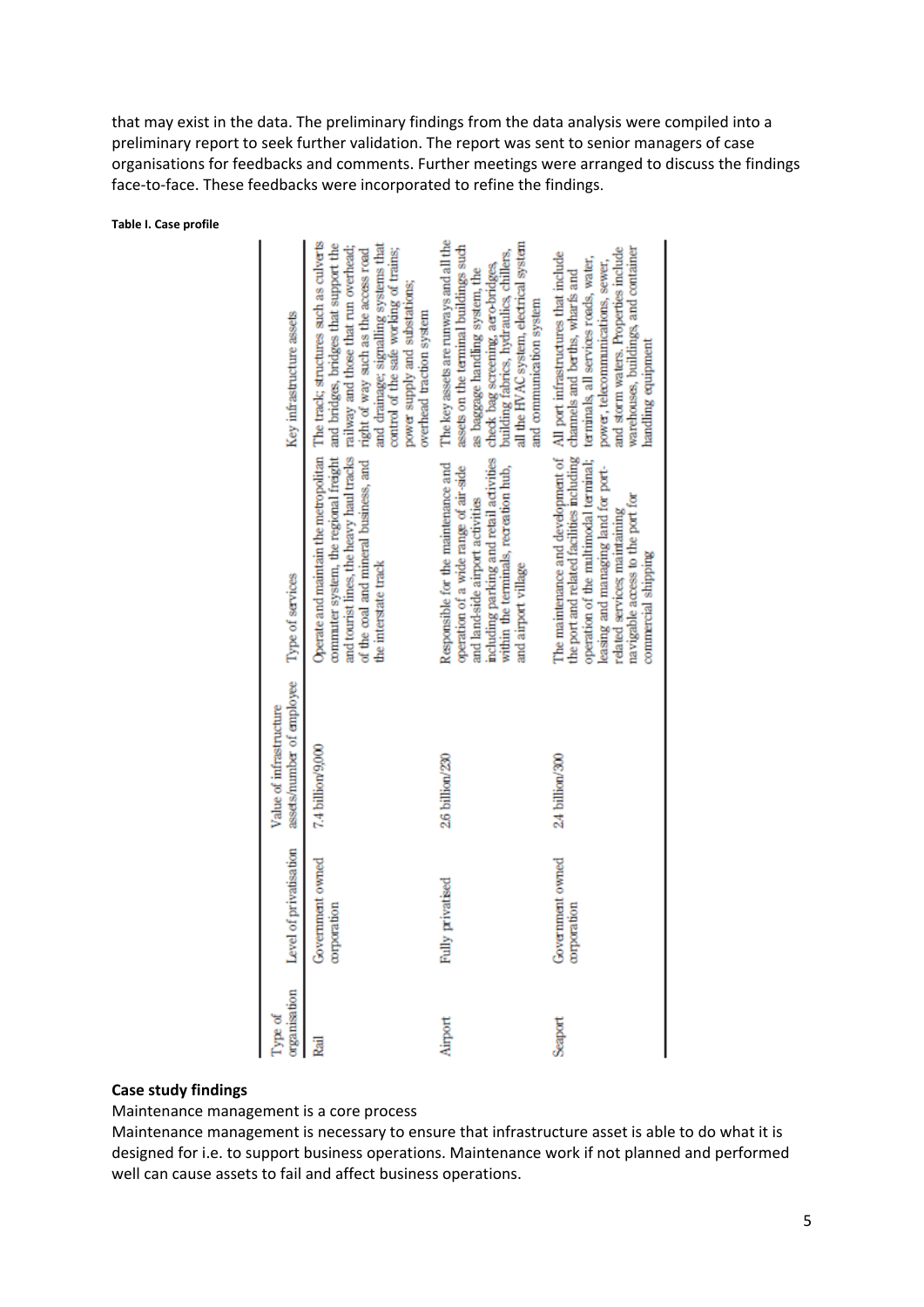When failure occurs, it diverts resources to fix the problem at the expense of other assets. In addition, unplanned maintenance work places stress on the budget by having to carry out critical maintenance work that was not budgeted for. For infrastructure organisations, such as airport, this is even more critical where the conditions of the infrastructure assets can have a delicate effect on public perception and passenger experience. This is aptly shared by a manager of the airport case, "we have to make sure that the asset is available whenever it is required . . . we have to present our assets in a very good condition, in a very good way . . . in airport, it is about presentation and public opinion . . . they want good experience in the airport." Similarly, a rail organisation must manage the rail assets to a certain standard that will not affect the rail transit time. This standard includes safety (both occupational health as well as derailment), asset geometry (such as overall tract condition indices) and speed restrictions to the rail network.

The ability to deliver the required maintenance can, therefore, have a significant impact on cost and operations. It is a business objective for any asset manager to focus on investing the minimum levels of maintenance dollars to deliver the services desired by the organisation, while meeting statutory obligations for the organisation's risk management and public liability. The maintenance management process can therefore create value to an infrastructure organisation and is therefore a core process. This is echoed by all managers interviewed and can be best summed up by a manager, "improving our planning of maintenance is significant to create value to our customers . . . we have for some time now increasingly given attention to maintenance planning."

## Challenges in maintenance management process

To ensure that maintenance can be planned and carried out on a consistent and sustainable basis to achieve its objectives, all maintenance activities need to be captured via a common system (Killick and Thomas, 2008). In the planning of maintenance, two main approaches are evident from the cases. First, maintenance activities are planned based on some rules and standards. This can be regulation mandate or manufacturers' recommendation. Second, maintenance activities are planned based on the assessed risk of asset failure based on conditions of the infrastructure assets. This includes predicting essential maintenance work that needs to be carried out to prevent failure of critical assets so as not to affect business operations. The two approaches are summarised in Table II.

| Cases   | Rule based planning                                                                                                                                                                                            | Risk based planning                                                                                                                                                                                                                                                                                                                                                                                                              |
|---------|----------------------------------------------------------------------------------------------------------------------------------------------------------------------------------------------------------------|----------------------------------------------------------------------------------------------------------------------------------------------------------------------------------------------------------------------------------------------------------------------------------------------------------------------------------------------------------------------------------------------------------------------------------|
| Rail    | "Some of the maintenance is cyclical and<br>programmed which is more rule based and<br>does not depend on finding defects such as<br>rail grinding to be done after so many<br>thousand tonnes over the track" | "We start with the plan to monitor the<br>condition and as defects are found, we<br>prioritise and plan to fix the defects within<br>the time frame of priority  nearly all our<br>maintenance depends on the result of<br>condition monitoring and inspection"<br>"We are doing probabilistic maintenance<br>planning with our rail asset especially<br>those that cannot afford to breakdown such<br>as our signalling system" |
| Port    | "We try to first meet all the standards and<br>requirements  this is the cyclical<br>maintenance that is rule based and<br>standard and we know when they are<br>exactly required"                             | "We need to include in our planned<br>maintenance work based on the result of<br>planned general inspection from PGI we<br>will know which type of maintenance work<br>must be done by a certain time"<br>"We do risk assessment based on past data<br>to assess the likelihood of asset failure<br>and see how we can plan the maintenance<br>to prevent the failure of such assets"                                            |
| Airport | "We review the manufacturers' manual to<br>find out what maintenance works are<br>required"<br>"We have guidelines and regulations that<br>dictate the type of maintenance to be<br>carried out"               | "To ensure that we are able to plan well,<br>there is a bit of data capture and analysis of<br>those data for example, on the runway<br>we need to do friction testing because of the<br>rubber build up"<br>"We will do failure analysis to see whether<br>the assets is going to fail"<br>"We also do risk assessment to plan based<br>on probabilistic"                                                                       |

**Table II. Maintenance planning methods**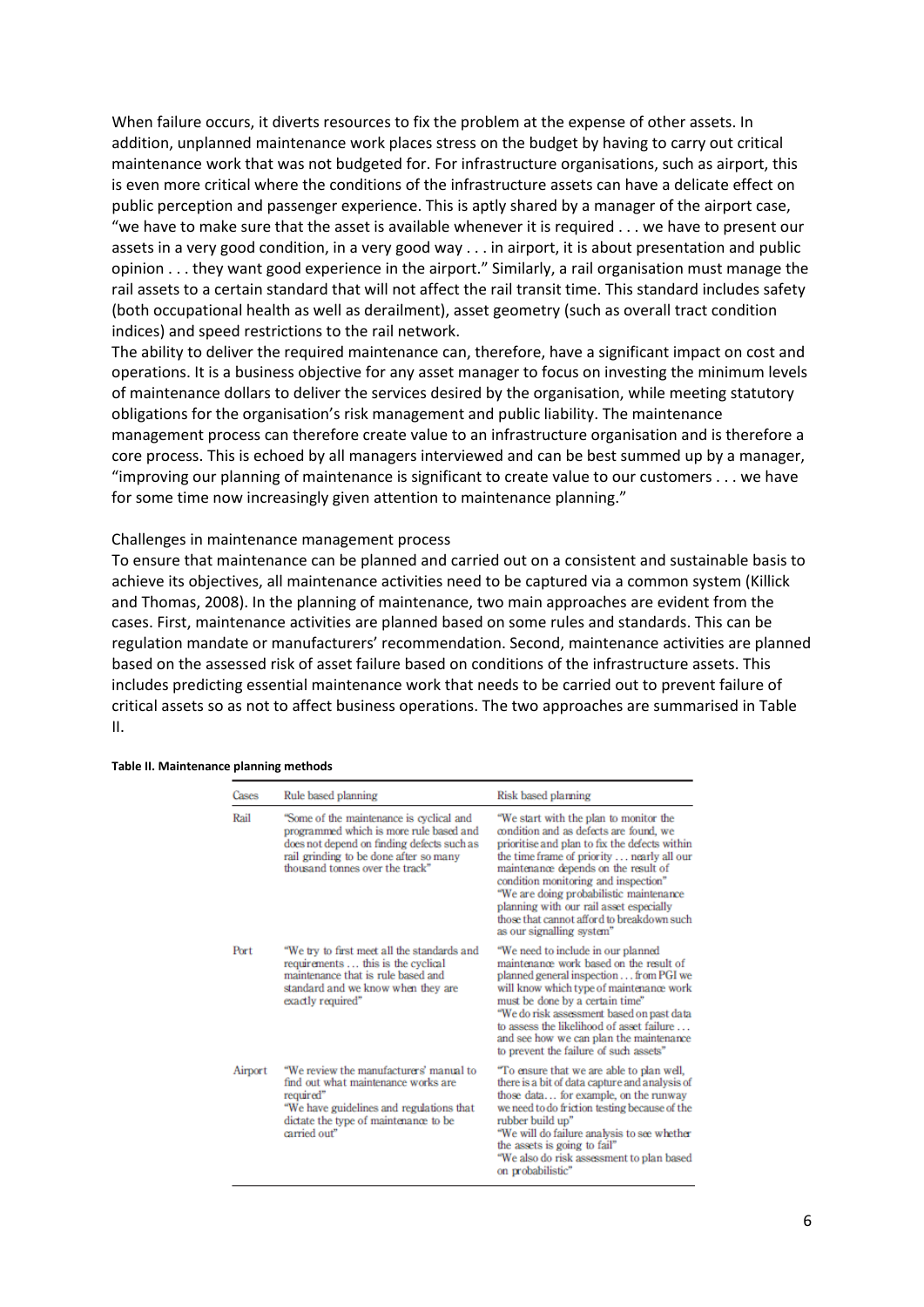In general, there is no issue in capturing cyclical maintenance works as they are based on certain rules and standards developed in the past. For example, in the case of rail grinding, a rule‐based cyclical maintenance can determine the grinding needs to be done after a certain amount of tonnes travelled over the track. This is determined based on their past experiences.

However, maintenance activities based on the assessed risk of asset failure are more difficult to be determined. To facilitate planning of these maintenance activities, infrastructure organisations need to collect data on the conditions of their asset. This will require constant monitoring of the conditions of the infrastructure assets and rigorous review and analysis of these data, to ensure the right mix of maintenance activities are delivering the improvements needed to provide sustained business success. Collectively, the data from the three detailed case studies revealed that condition monitoring and analysis of risk of asset failure is done regularly. For example, the condition of infrastructure assets at rail case is monitored via a scheduled inspection regime. This is shared by a manager, "we are stepping up the amount of our track recording data so that we can use it in a more predictive way." Similarly, to capture critical maintenance works, airport managers utilises scenario planning to assess the potential risks of failure as shared by a manager "we are currently doing a lot of scenario planning to assess possible asset failures and the effect on business continuity."

Hence, data from the case organisations suggest that they are moving away from the traditional time‐based‐maintenance approach to a more pro‐active condition‐based‐maintenance philosophy. Through this process, infrastructure organisations are better prepared for infrastructure asset failure by building in such risks into the maintenance plan so that the effect will be minimised. Interviewees concurred in their views of the importance of condition monitoring as shown in Table III.

#### **Table III. Importance of monitoring the conditions of assets**

| Case    | Evidence                                                                                                                                                                                                                                                                                                                                                                                                                                                                                                                      |
|---------|-------------------------------------------------------------------------------------------------------------------------------------------------------------------------------------------------------------------------------------------------------------------------------------------------------------------------------------------------------------------------------------------------------------------------------------------------------------------------------------------------------------------------------|
| Rail    | "The most critical piece of information is how much longer a particular asset is going to be<br>remaining in service  we need to collect more data on the conditions of the assets"<br>"We need to monitor the condition during the good times to assess what adjustments are to<br>be made and understand what are the triggers of asset failure"<br>"we need information on condition assessment and risk assessment  to prioritise what<br>we need to do first  this will help us decide what our mainterance strategy is" |
| Port    | "With the information, we can make predictions on how the asset is performing, whether<br>we need to change. This will allow us to predict when something is about to breakdown<br>and depending on the expected usage or demand on that plant we might modify our<br>maintenance regime, we might run it to failure because we might have decided that that a<br>piece of equipment is becoming redundant and we need to chuck it out and put a new one<br>in, retrofit or something else"                                   |
| Airport | "We have condition monitoring, we know the condition of our assets and we know where<br>the faults (are) going to be and when they are going to arrive so we can plan our<br>maintenance to get that repair so that it doesn't breakdown at a critical period"                                                                                                                                                                                                                                                                |

Given the large quantity of assets that the case organisations are responsible for, collection and interpretation of condition data is both tedious and complex. In addition, there is a need to analyse these data and make informed judgements. These analyses require the skill and judgement of asset manager. To formulate an effective maintenance plan thus requires experienced staff, who not only understand the asset and performance requirements, but also have the ability to analyse the risk involved. In other words, infrastructure organisations need to have experienced personnel who know and understand well both the asset and its relation to operations. This sentiment is best summed up by one manager, "these managers, with their experience and understanding of our assets and operations needs, are key to ensure that we make the right judgement and assessment". Table IV summarised the importance of having competent personnel in analysing asset condition data and risks.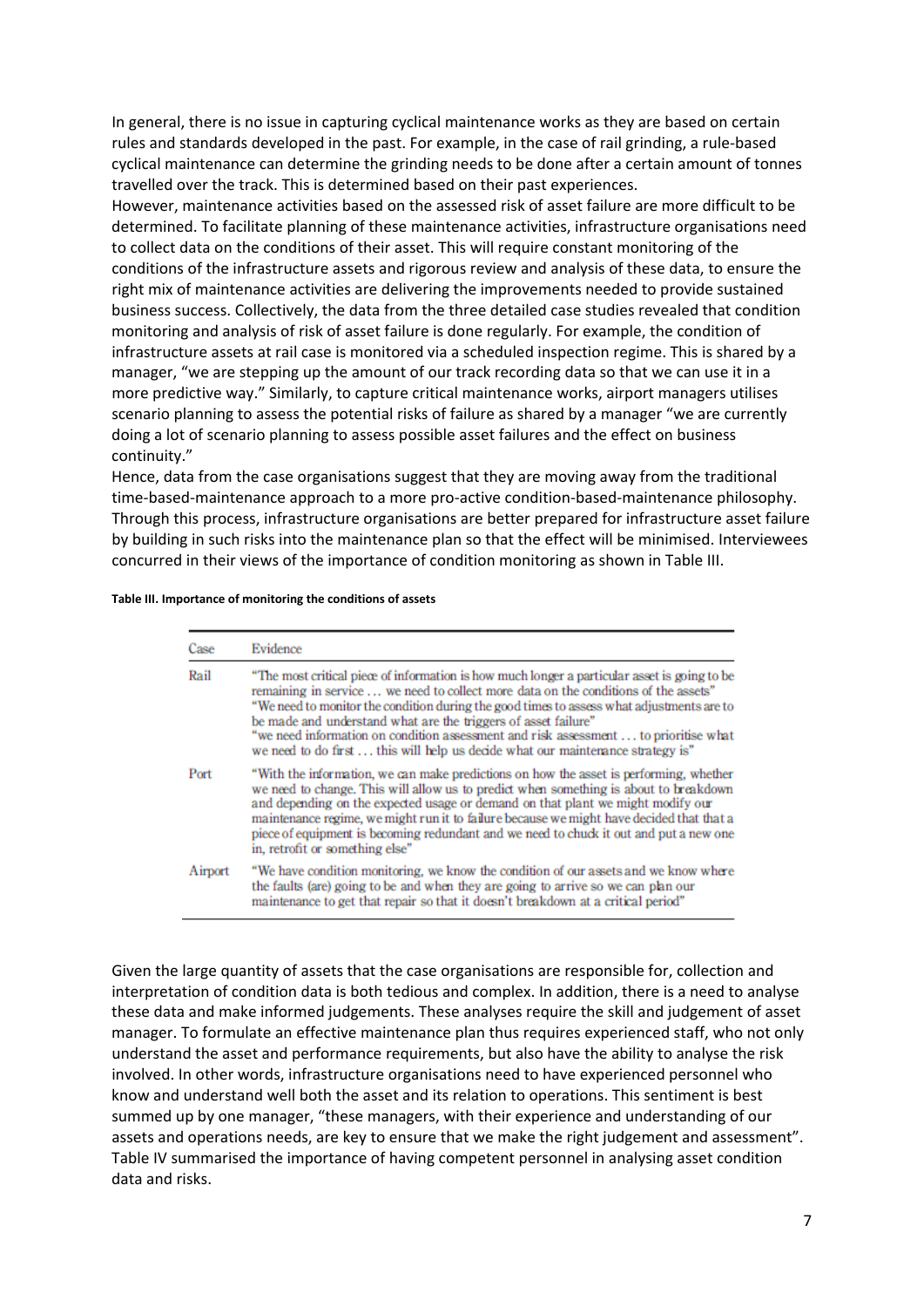#### **Table IV. Importance of competent personnel**

| Cases   | Evidence                                                                                                                                                                                                                                                                                                                                                                                                                                                                                                                                                                                                         |
|---------|------------------------------------------------------------------------------------------------------------------------------------------------------------------------------------------------------------------------------------------------------------------------------------------------------------------------------------------------------------------------------------------------------------------------------------------------------------------------------------------------------------------------------------------------------------------------------------------------------------------|
| Rail    | " but experienced people are still important in the railway business  you still need<br>somebody to interpret it."<br>"A lot of maintenance decisions are based around judgement and experience<br>experienced people are in the field making judgements and collecting accurate data about<br>the condition of the assets but we also need experienced people to assess those data to<br>make good decisions"                                                                                                                                                                                                   |
| Port    | "To do planning well, we need to have experienced people and good people they need to<br>understand the asset well and know everything about the details of the asset."<br>"It is not just the collection of it but also the analysis of it that becomes a critical part<br>of it"                                                                                                                                                                                                                                                                                                                               |
| Airport | "Our maintenance planner must understand the asset as well as the operations staff so that<br>they can know what is required  with the knowledge of operations and assets, they will<br>be better in analysing the risk besides operations they also need to assess the safety and<br>environmental issues  you need many years of experience"<br>"People skills are important in the analysis they need to understand the asset and what<br>they are looking for  you need the right technical people who know the asset and how it<br>will operate and what effect is of the asset on the business operations" |

However, with the shortage of skilled staff in a tight labour market where employee movement is not uncommon despite the best human resource policy, these organisations must ensure that they do not rely solely on an individual employee to carry out this task well. Hence, a key challenge in the maintenance management process is to deal with the lack of skilled and experienced personnel. This observation is summarised in Table V.

#### **Table V. Lack of experienced Personnel**

| Cases   | Evidence                                                                                                                                                                  |  |
|---------|---------------------------------------------------------------------------------------------------------------------------------------------------------------------------|--|
| Rail    | "Getting the right people will continue to be an issue not only for skilled workers and<br>tradesmen but also professional engineers"                                     |  |
| Port    | "Getting the right and good people will continue to be an issue  and how to get them and<br>keep them in the current infrastructure boom"                                 |  |
| Airport | "Experienced people are now difficult to find  you need the right technical people who<br>know the asset, how it operates and how it will affect the business operations" |  |

In any business that operates at full capacity, lost operating time equates to lost revenue that can never be recovered. Optimising maintenance activities in order to minimise downtime will always be one of the major sources of value add. However, the increasing demand for infrastructure assets to provide business continuity has reduced the availability of asset downtime to carrying out condition monitoring as well as the necessary maintenance work. Hence, a second key challenge identified across all the three cases is the reduced window of time available to carry out inspections on the condition of infrastructure assets and to carry out maintenance works. For example, the demand on the rail network in recent years has reduced the time available to carry out inspection and maintenance work. This has prevented access by maintenance personnel to access the network to collect important condition data to facilitate risk assessment. The cross case evidence of reduced window for maintenance is described in Table VI.

To sum up, the challenge is to ensure that all critical maintenance works are consistently identified, so as to gain access to collect condition data and to have the right people with the necessary experience to make judgements and to analyse the risk.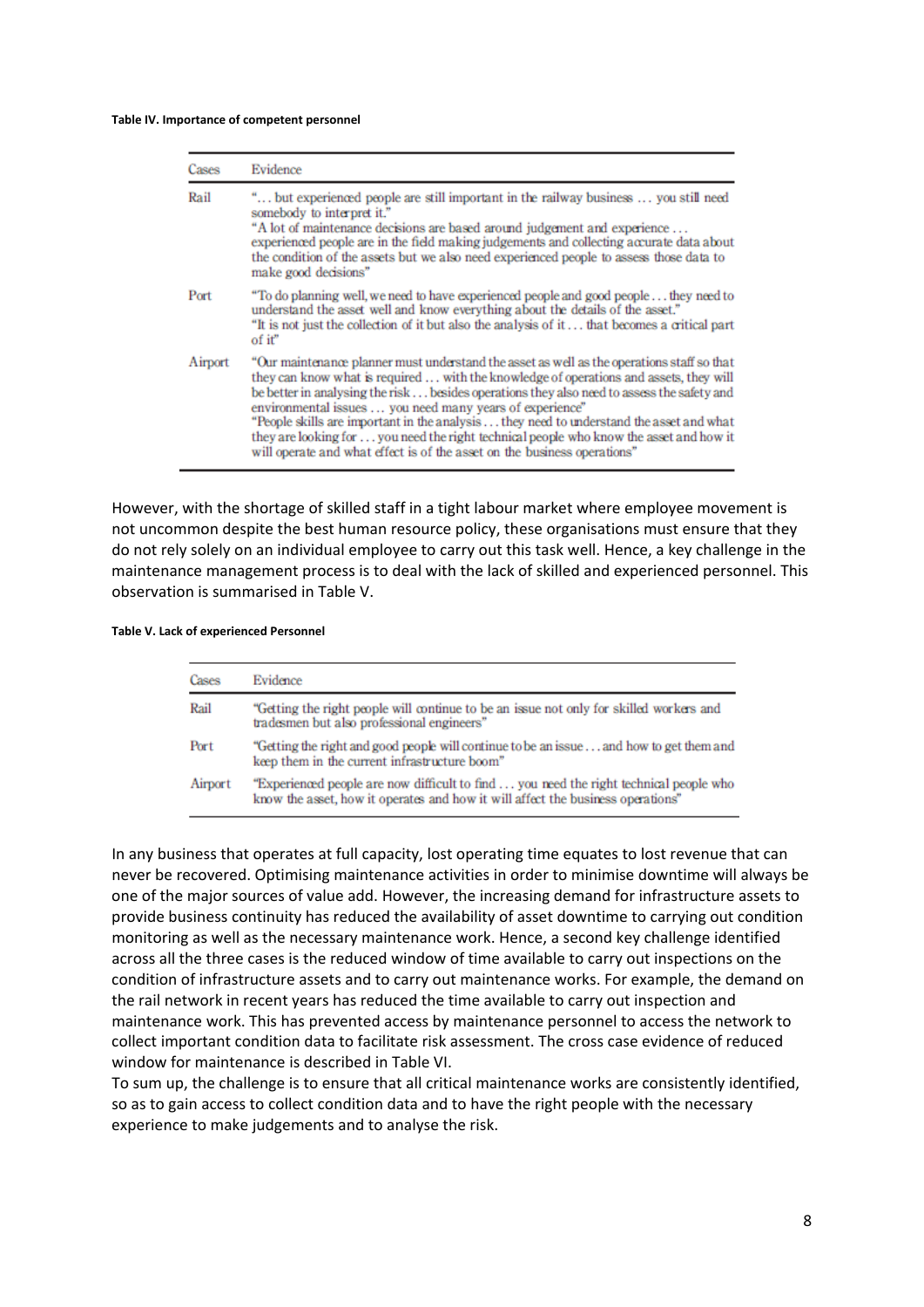#### **Table VI. Reduced window period for maintenance**

| Case    | Evidence                                                                                                                                                                                                                                                                                                                                                                                                                       |
|---------|--------------------------------------------------------------------------------------------------------------------------------------------------------------------------------------------------------------------------------------------------------------------------------------------------------------------------------------------------------------------------------------------------------------------------------|
| Rail    | "There is an increasing pressure all the time to reduce the inspection on the track as more<br>and more trains are running  we have to find ways of carrying out inspection without<br>interfering with the train tracks"                                                                                                                                                                                                      |
| Port    | "The biggest impact is the availability of time for maintenance  we need to make sure<br>our assets provide continuity to the business  we have to work with the operators<br>business comes first and ships work 24 hours a day, 7 days a week, we need to make sure<br>our assets provide continuity to the business to monitor conditions of asset manually,<br>we need downtime and this is increasingly difficult to get" |
| Airport | "We now have aircraft leaving until 1:30 am and we have our first arrival at $400$ am so<br>the available window for maintenance of these assts has been significantly reduced"                                                                                                                                                                                                                                                |

Additionally, the limited window for maintenance challenges the maintenance department to devise innovative ways to deliver performing assets without disrupting business continuity. The above challenges are evident in all the cases and are summarised in Table VII.

#### **Table VII. Summary of challenges in the maintenance management process**

|         | Lack of skilled and experienced personnel<br>Challenges to assess conditions of infrastructure assets                                                                              | Reduced window period for condition<br>inspection                                                                                                                                         |
|---------|------------------------------------------------------------------------------------------------------------------------------------------------------------------------------------|-------------------------------------------------------------------------------------------------------------------------------------------------------------------------------------------|
| Rail    | "The most critical piece of information is<br>how much longer a particular piece of asset<br>is going to be remaining in service  that<br>takes a lot of experience and judgement" | "We are under increasing pressure all the<br>time to reduce the inspection on the track as<br>more and more trains are running we are<br>consuming capacity for inspection"               |
| Port    | "We need to have experience and good<br>people"                                                                                                                                    | "The biggest impact is the availability of<br>the asset for maintenance  we need to<br>make sure our assets provide continuity to<br>the business  we have to work with the<br>operators" |
| Airport | "We still rely on the expertise of our<br>personnel who do the inspection and know<br>the asset and system well  experience<br>counts a lot and is built up over many<br>vears"    | "The available time windows for<br>maintenance of these assets has been<br>reduced significantly"                                                                                         |

## Approaches adopted to overcome the challenges

One of the ways to overcome the challenges identified is to introduce more technologies into the maintenance management process. The trend towards using more technologies for condition monitoring is apparent in all case organisations. For example, more inspections at the rail case are carried out by machines to replace manual inspection as noted by a manager:

There are quite a number of systems around that rely less on experience and someone working the a track and testing the sleepers . . . we also have track recording geometry car which travels over the track . . .we have a non-destructive testing machine that goes on track to check for defects and fatigue.

Five main reasons were observed for the increased use of technologies to replace human inspection to monitor the conditions of infrastructure assets and to facilitate the assessment of risks of asset failures. First, with the increasing shortage of skilled personnel as discussed earlier, the cost of a competent maintenance engineer has spiralled upwards and is deemed to be expensive. Second, the nature of some infrastructure assets such as rail network assets that are spread over a big area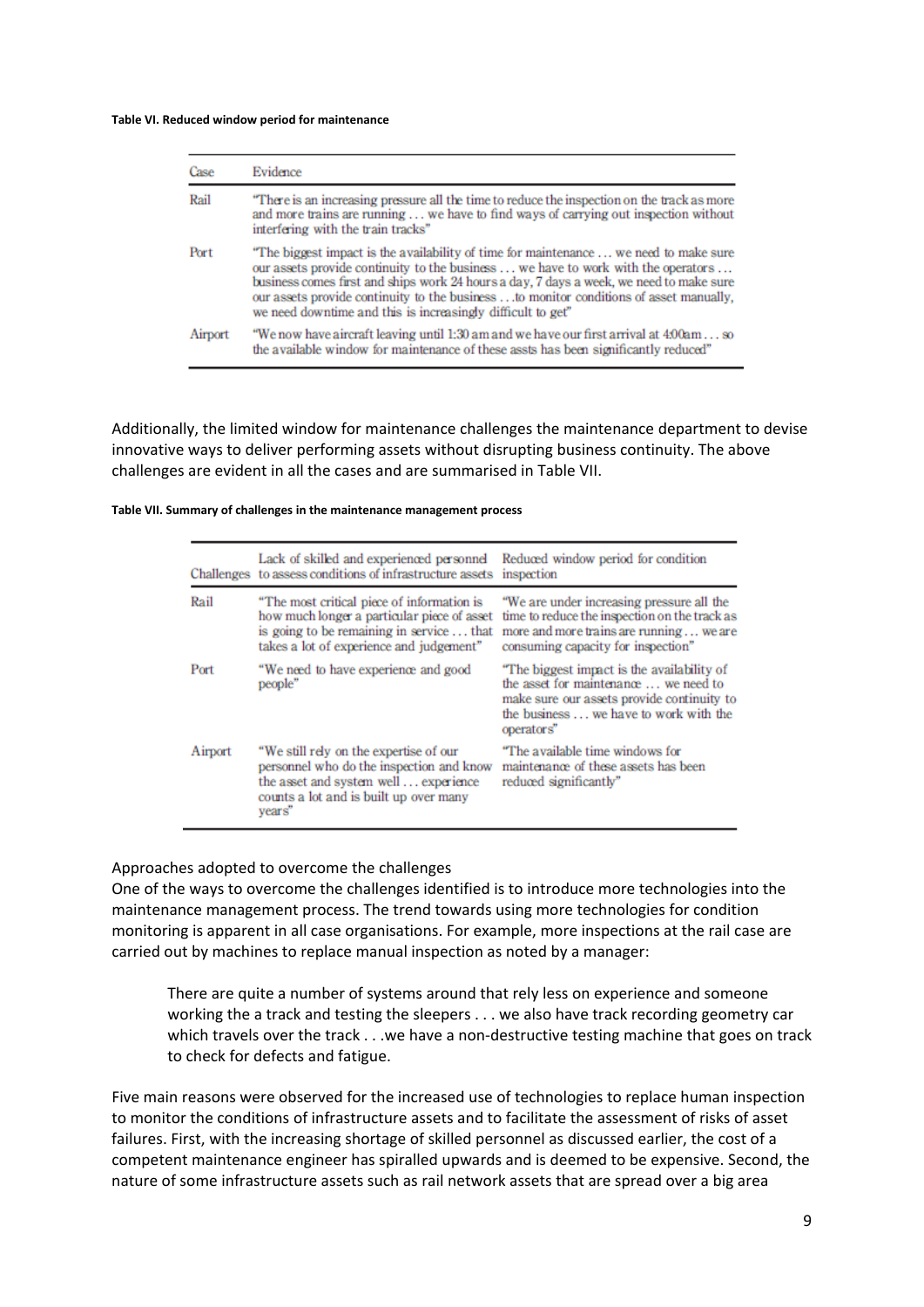geographically has created a stronger case for automation to replace the otherwise costly human inspection. For example, a manager noted:

. . . a railway is such a long and disparate asset, . . . and are spread over thousands of kilometres . . . so at the end you need automation to lighten the load.

Third, automation can reduce the inconsistency and subjectivity experienced by a heavy reliance on people. This is noted by a manager interviewed:

. . . when you cannot get enough skilled and experienced personnel to arrive at a good judgement of the condition of the assets, you tend to have inconsistency.

Fourth, automation will also provide better data, more real time information and the ability to manipulate and use the data to forecast trends. This is shared by a manager:

We are currently spending more time to analyse the data from the database associated with a resurfacing machine, and with the data we got, we can overlay the inspection data from the track recording car to see what deterioration rates and where resurfacing is needed.

Fifth, technologies can be effectively used without affecting business operations. For example, the rail case has been using specially fitted camera on the train to monitor and collect conditions data of the track. This can minimise the disruptions to train operations.

Hence, technologies are an important driver to create value in the maintenance management process as it introduces new scientific knowledge to enhance the ability to monitor the conditions. The cross-case approaches discussed, to overcome the challenges in maintenance management is summarised in Table VIII.

|         | Use of technology to assess condition and<br>Approaches risk of asset failure                                                                                                                                                                                                                                                                                                                          | Use of experienced personnel to<br>supplement/complement technological<br>input                                                                                                                                                                                                                                                                                                                                                                                     |
|---------|--------------------------------------------------------------------------------------------------------------------------------------------------------------------------------------------------------------------------------------------------------------------------------------------------------------------------------------------------------------------------------------------------------|---------------------------------------------------------------------------------------------------------------------------------------------------------------------------------------------------------------------------------------------------------------------------------------------------------------------------------------------------------------------------------------------------------------------------------------------------------------------|
| Rail    | "We try to be proactive  the<br>opportunity to bring new technology in<br>can vary  it is important to have<br>somebody actively looking at and<br>understanding what is available"<br>"I see there is a trend towards automation<br>of process and consideration of whether it<br>is more reliable and less expensive than<br>human processes  we could be using<br>technology more to our advantage" | "Even if we have automation<br>technologies, you still need somebody to<br>interpret it and I don't think it will ever<br>replace the people"<br>"The reality is a lot of maintenance<br>decisions are based around judgement<br>and experience  you have to be careful<br>not to get into a situation where you think<br>you are replacing people and expertise<br>with technology because you have to<br>make judgements"                                         |
| Port    | "There is not a lot of automation<br>automation can improve productivity"<br>"We have cutting edge technology that<br>can continuously monitoring the depth of<br>the channel"                                                                                                                                                                                                                         | "Technology cannot help very much here<br>not as much as the experience of the<br>people if there is a crack, we need<br>people with experience to analyse why it<br>is cracking and how to resolve it"                                                                                                                                                                                                                                                             |
| Airport | "We are at the moment having the<br>capability to adopt more automation<br>technology to assist in condition<br>monitoring  technology will bolster it<br>and complement human inspection"<br>"We have recently formed a research and<br>innovation group, and they will look at<br>those issues and give us the updates"                                                                              | "These managers with their experience<br>and understanding of our assets and<br>operational needs are key to ensuring that<br>they make the right judgement and<br>assessment"<br>"People skills are important in the<br>analysis  they need to understand the<br>asset and what they are looking for<br>you need the right technical people who<br>know the asset and how it will operate<br>and what effect of the asset will have on<br>the business operations" |

**Table VIII. Summary of approaches adopted for the maintenance management process**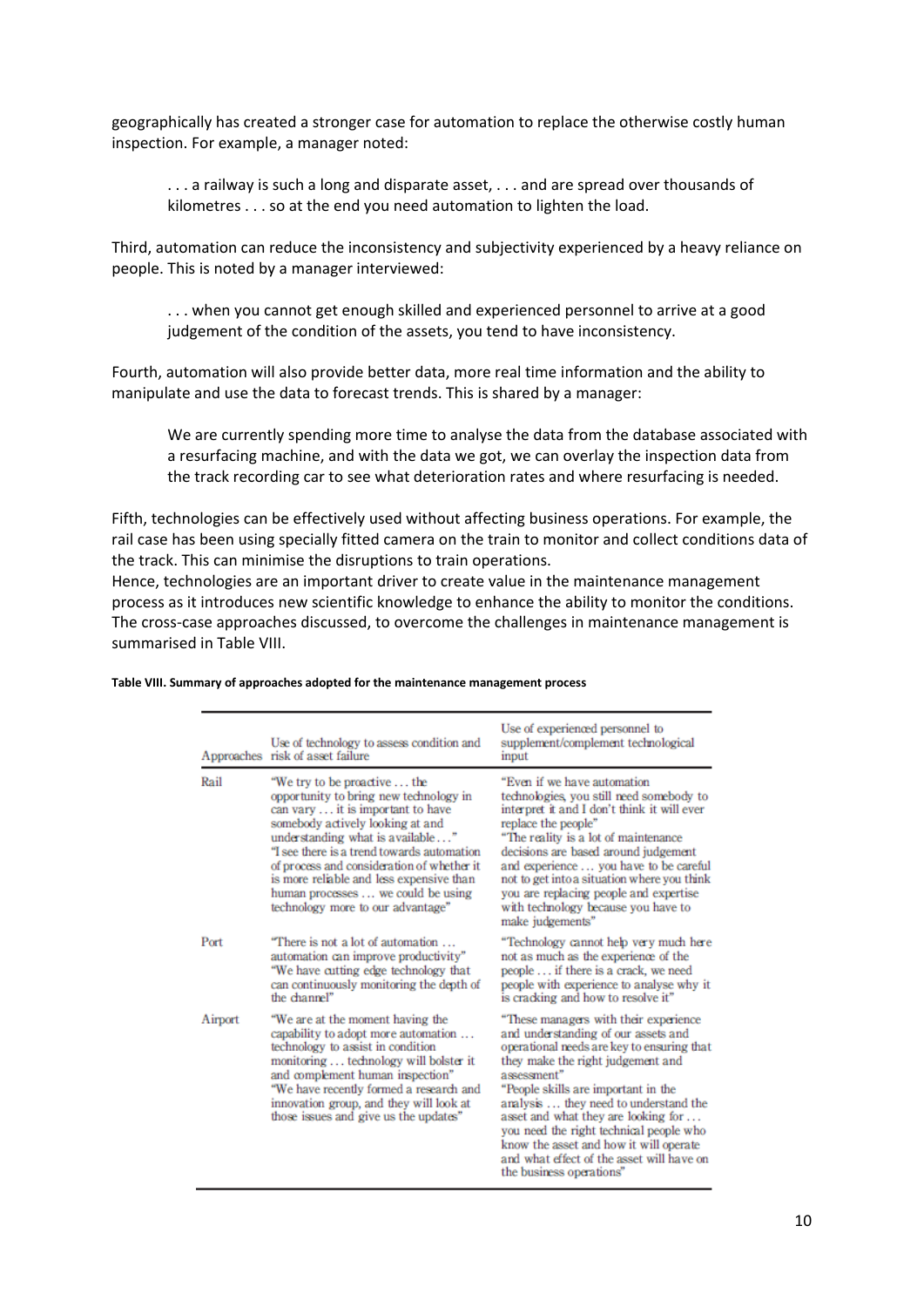## **Capability for the maintenance management process**

To overcome the challenges of the lack of skilled personnel and the reduced window period for inspections and condition monitoring, the data from this research revealed that case organisations have increasingly used technology supplemented with skilled personnel. There are currently a variety of diagnostic tools available to assist asset managers in determining the maintenance regime required to deliver the appropriate levels of service at an accepted level of risk. A fairly efficient factor market exists for technologies to support maintenance management process such as simulation, and modelling cost/risk estimation tools and sophisticated reliability modelling aids that can handle almost any level of sophistication. For example, a variety of new maintenance tools are being considered by a growing number of organisations such as reliability centred maintenance methods, failure mode effect and criticality analysis and statistical analysis using age profiles, etc. (Eby and Bush, 1996).

The availability and continual development of many new technologies with different capabilities represents an under‐utilised avenue to address the challenge of finding experienced maintenance personnel. In an environment that is constantly changing, the key source of competitive advantage is the rate at which organisations develop or acquire new technological capabilities, not the technologies they can currently access (Helfat, 1997; Lei et al., 1996). Thus, while technology resources may be valuable resources, they will not explain sufficient variation in the performance of the maintenance management process.

In order to embrace the use of technology, infrastructure organisations must first be willing and proactive in bringing in new technology. This is termed "technology proactivity" by Miles and Snow (1978) and is defined as the organisation's ability to initiate changes in its strategic technological policies rather than to react to events.

According to Miles and Snow (1978), the most proactive organisations act quickly to take advantage of technological opportunities that emerge in the market through the development of new products, markets and technologies. Thus they argue that an organisation with more technology proactivity will be more innovative than an organisation following other kind of strategies (Correa, 1998). Garcia‐Morales et al. (2007) has shown empirically that technology proactivity influences organisational learning and innovation positively which results in sustained superior business performance.

Despite the widely available technologies to support maintenance management, all three case organisations acknowledged that there is scope for greater use of technology and accepted the need to embrace more technologies to supplement the human inspection and judgement. In fact, to enhance their knowledge of technology available, some of the case study organisations interviewed have recently been getting involved in some forms of research into new technologies, benchmarking, and strategic partnership development with technologies companies. This is summarised in Table IX. These initiatives suggest that infrastructure organisations have realised the importance of being proactive in acquiring new technology to enhance their performance. Technology proactivity is thus an important first step in exploiting technology to enhance the maintenance management process.

| Case    | Evidence                                                                                                                                                                                                        |
|---------|-----------------------------------------------------------------------------------------------------------------------------------------------------------------------------------------------------------------|
| Rail    | "One of the best ways to do this research is to go and visit other railways and see what<br>other railways do  we spend most of our time distracted by actually doing it and solving<br>the problems ourselves" |
| Port    | "We have got an advantage here that we can look at other world examples we can look<br>and follow and see what sort of technology is appropriate for the port here"                                             |
| Airport | "We have some strategic partnerships with major technological providers and we are<br>putting up a tender for one of them to be our strategic technology partner to advise us"                                  |

#### **Table IX. Proactive in searching for technology**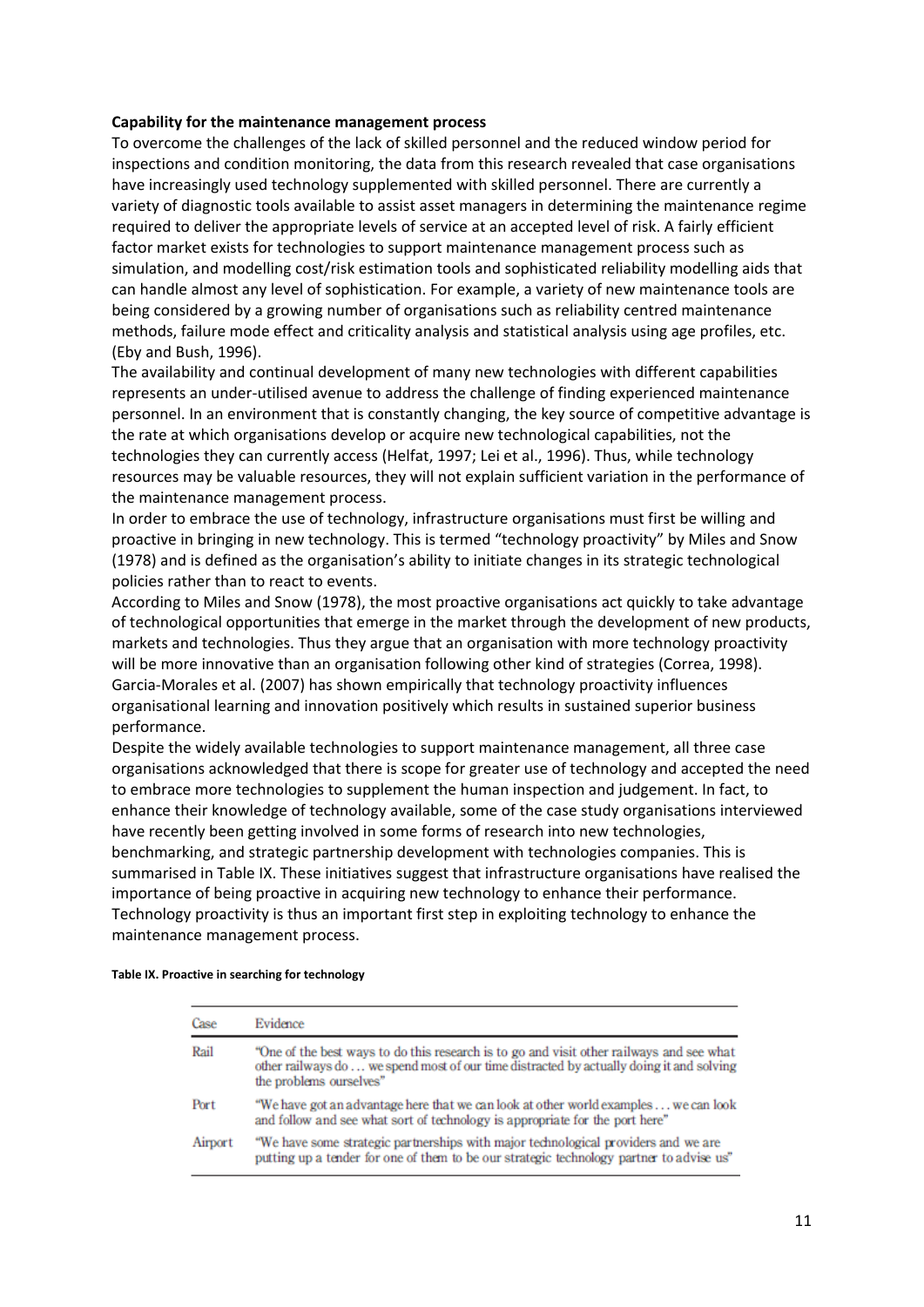The success of tools and technologies in the development of organisational capabilities is likely to depend on the organisation's information processing and decision making capacity. This is especially true when technologies and techniques are too complex to be "mastered". Data from the interviews also reveal that despite the advancement in maintenance management technology, significant human input and judgement are still required. While technology may be useful for processing and analysing data, engineering knowledge, expectations, inference and range estimating are the prime source of information that needs to come from experienced maintenance personnel. Most interpretation will still require human judgement and common sense.

Hence, while new technology is deemed to be important by all three of the case study organisations, this does not negate the need for human input. The goal of technology should be to allow participants to bring and integrate diverse bodies of knowledge to make better use of existing capabilities and provide opportunities to quickly develop potential capabilities to meet changing market realities. At the same time, however, tools and technologies do not inherit organisational capabilities. It is only through people that tools and technologies get a "meaning" (Davenport et al., 1997). Therefore, too much emphasis on technologies, without paying adequate attention to people's perceptions about technologies and market realities, is likely to create irrelevant knowledge (e.g. see Berggren, 1992). The case study organisations were observed to prepare their personnel to be ready to embrace new technologies through sharing knowledge with each other. This is illustrated in Table X.

#### **Table X. Preparing personnel to embrace new technology**

| Case    | Evidence                                                                                                                                                                                                                                                                                                                                                                                    |
|---------|---------------------------------------------------------------------------------------------------------------------------------------------------------------------------------------------------------------------------------------------------------------------------------------------------------------------------------------------------------------------------------------------|
| Rail    | "So a lots got to do with centralisation and sharing of knowledge we have our own<br>people to share their experiences on any new innovation developed in one part of our state<br>with those across the state  we also attend conferences on railway maintenance  and<br>are looking at the various business symposium around the world and send our guys there<br>to look at what is new" |
| Port    | "We have cutting edge technologies that we get from US when our senior management<br>learnt about it in one of the conference"                                                                                                                                                                                                                                                              |
| Airport | "We attend forums and also formed strategic partnership with institute of higher<br>learning to investigate and conduct research and worked with major technology providers<br>to form strategic partnerships to develop the appropriate technology and explore<br>solutions"                                                                                                               |

The propensity to embrace and use new technologies for accomplishing goals and preparing people who are ready and capable to embrace the new technologies can be termed technological absorptive capability (TACAP). Cohen and Levinthal (1990) have offered the most widely cited definition of absorptive capability (ACAP), viewing it as the organisation's ability to value, assimilate, and apply new knowledge. Zahra and George (2002) further reconceptualised ACAP as a set of organisational routines and processes by which organisations acquire, assimilate, transform, and exploit knowledge to produce a dynamic organisational capability that influences the organisation's ability to create and deploy the knowledge necessary to build other organisational capabilities (e.g. technological, marketing, distribution, and production). This basket of diverse capabilities give the organisation a foundation on which to achieve a competitive advantage that yields superior performance (Barney, 1991).

TACAP for maintenance management should thus include all the four dimensions as proposed by Zahra and George (2002). It indicates the capability to evaluate the potential performance of external technologies and to select those that are most efficacious, as well as the capacity to operate with and use this technology to obtain competitive advantage (Cohen and Levinthal, 1990). Considering that future maintenance activities will rely upon technology to remain viable, creating a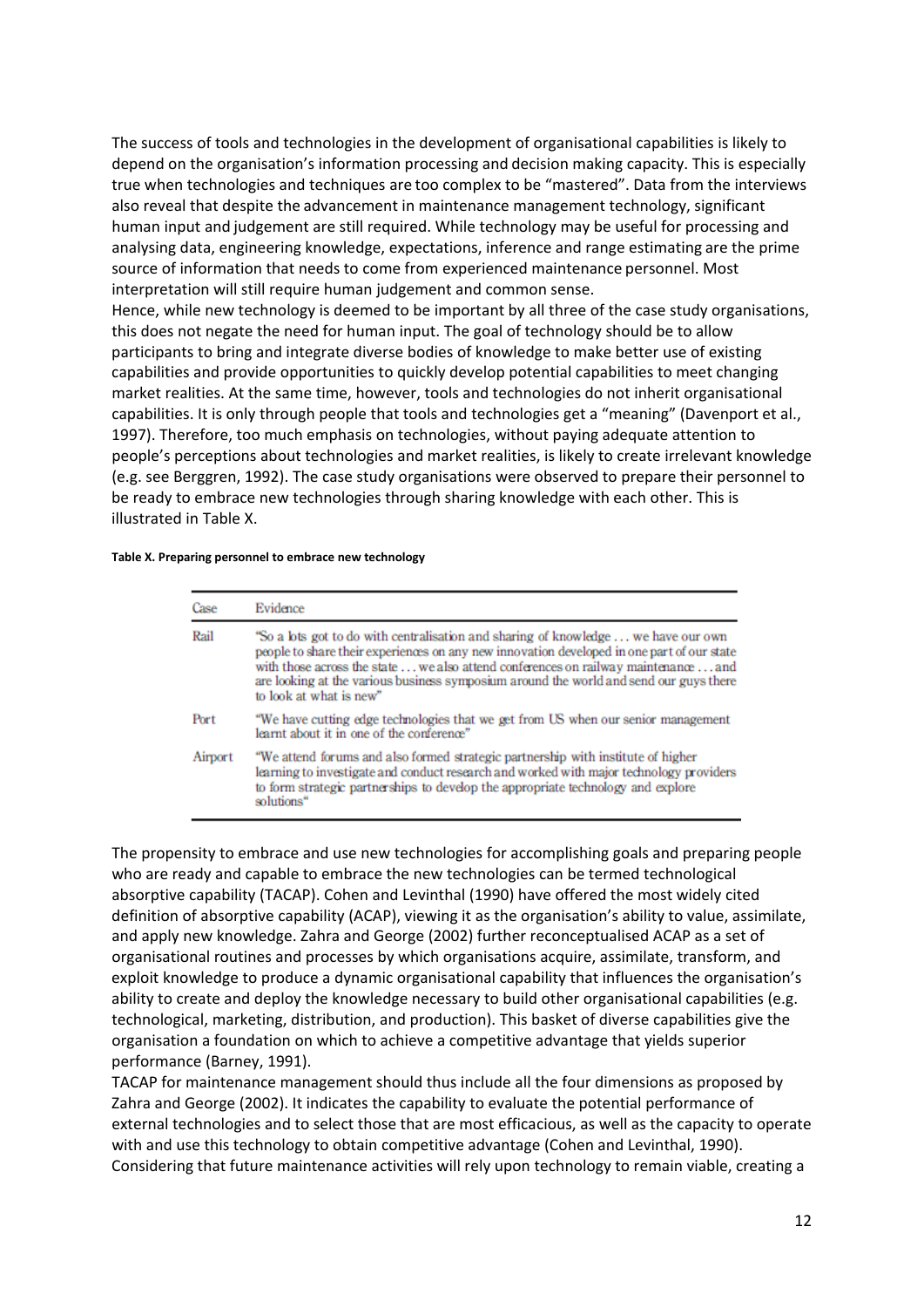capability in the form of technology absorptive capability should be deemed a strategic priority. Hence, asset managers need to dedicate time and effort to increase technology absorptive capability. Figure 1 illustrates the importance of TACAP for the maintenance management process. The case studies in this paper comprised infrastructure organisations of various ownership structure managing different types of infrastructure assets. They included both private organisation as well as commercially oriented government‐owned‐corporation. Through the cross‐case analyses of the maintenance management processes in each organisation as discussed above, common themes emerged and the study concluded that TACAP is important to enhance the performance of the maintenance management function – regardless of the ownership structure and type of infrastructure assets. However, Moore (2000) cautioned that capabilities for private and public organisations should be different. His reasoning is that strategy adopted by for‐profit private organisations fails to take account of two crucially important features of non‐profit public organisations:

- (1) the value produced by non‐profit organisations lies in the achievement of social purposes
- rather than in generating revenues; and
- (2) non‐profit organisations receive revenues from sources other than customer purchases.

## **Figure 1. Capability for the maintenance management process**



His alternative strategy model for government managers is that they should focus attention on three key issues:

- (1) public value to be created;
- (2) sources of legitimacy and support; and
- (3) operational capacity to deliver value.

Alternatively, Mizik and Jacobson (2003) proposed that organisations could achieve sustained competitive advantage and thus create value in two fundamental directions. The first involves the creation of customer value (i.e. innovating, producing and delivering products to the market); the other focuses on appropriating value in the market place (i.e. extracting profits). They further argued that although both value creation and value appropriation are required for achieving sustained competitive advantage, an organisation has significant latitude in deciding the extent in which it emphasises one over the other. To create value, asset managers must invest their resources to develop or acquire value creation capabilities. To appropriate value, on the other hand, they will need to develop capabilities that facilitate value appropriation.

Notwithstanding the ownership structure of infrastructure organisation, what is clear from the preceding discussion is that both private and public organisations must operate in a way to create value and sustain itself in the immediate future (Andrews, 1971; Barnard, 1966). While value appropriation is more applicable for private organisations, value creation is applicable to both private and public organisation. TACAP falls under value creation capabilities as it involves the using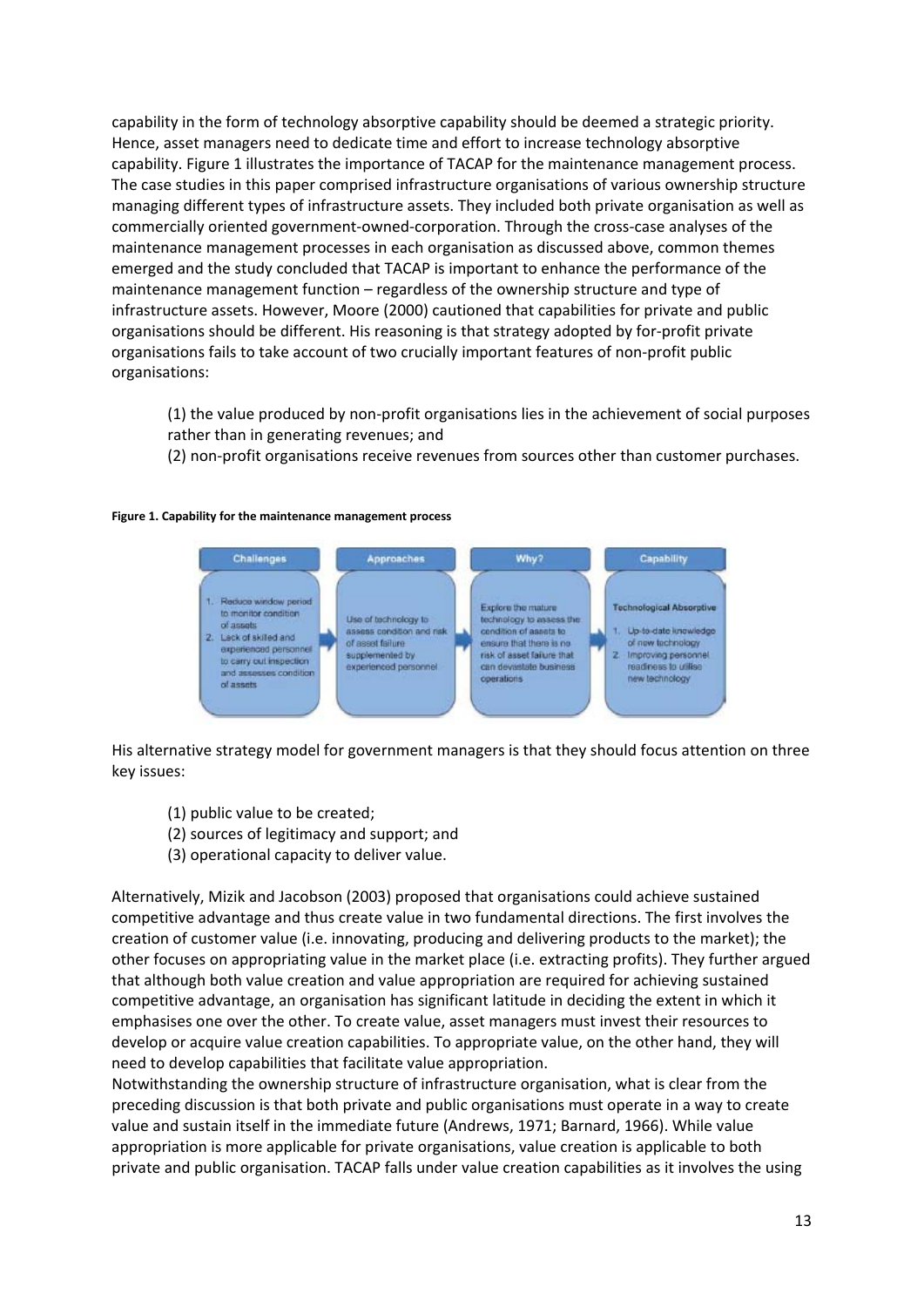of technology to innovate, produce and deliver new products or processes. It can thus be implied that TACAP is applicable to both private and public organisations.

The results from this study are particularly timely given that many governments have begun the process of privatising their infrastructure organisations. Applying these findings, it is anticipated that the restructuring will not affect the core capabilities needed for effective management of their maintenance process. Instead, the affected government owned corporations should continue to invest in developing the identified capabilities, i.e. the TACAP to enhance the performance of their infrastructure. Hence, concepts from the for-profit strategy literature have become increasingly more relevant for infrastructure organisations regardless of whether they are public (Llewellyn and Tappin, 2003) or private.

## **Implications for managers**

This paper identified TACAP as the core capability needed in the maintenance management process. While the results of this study might have shown that TACAP to be important for an effective maintenance management process, a first step towards the development of this capability may be to radically amend many asset managers' appreciation of this capability in contributing value to their organisation and how to communicate to the managers in the top echelon and other functional areas. Once management understanding and acceptance of the contribution of this capability to the business goals of the organisation is secured, asset managers must then make an assessment about the current strength of this capability they possess. The challenge is to measure the parameter of this capability. Some infrastructure organisations might be unaware of the capability parameters they already possess such as their relationship with strategic technology partners and other stakeholders.

The next managerial implication is how to leverage the TACAP for improving the performance of infrastructure assets. Consideration of how TACAP might be leveraged in developing new products or solutions and establishing new modes of differentiation could lead asset managers to identify new opportunities or ways to exploit existing opportunities better. The other fundamental strategic choice that asset managers face is the optimal allocation of the scarce resources among competing initiatives to acquire TACAP. Asset managers need to purposefully build TACAP by focusing on resources that are interconnected, deeply rooted within the organisation's relationships and knowledge base, and span the organisation's business functions and hierarchy. For example, the development of TACAP requires the integration of people and technology. This is useful in helping managers to consider and identify the resources they need in order to develop this capability. It is important that asset managers have a full appreciation of the resources that facilitate/impede the development of this essential capability, which may in turn have an impact on the performance of the infrastructure asset and organisation to remain competitive in today's business arena.

## **Conclusion**

To ensure an effective maintenance management process, the in‐depth analysis of the three case studies revealed that an infrastructure organisation cannot avoid the need to introduce technologies to monitor the condition of their assets and to predict when assets will fail. This development suggests that organisations must be proactive in searching for the best technologies for their purpose. Moreover, they must ensure that their people are well trained to exploit and utilise the new technologies introduced.

Hence, infrastructure organisations must invest their scarce resources to develop their TACAP through acquisition, assimilation, transformation and exploitation of technology available to strengthen their maintenance management process. Effective maintenance management, being the core process of infrastructure management, can thus create value to infrastructure organisations regardless of ownership structure. It is hoped that the theoretical justification for effective development of TACAP will heighten the awareness of the importance of developing this capability amongst practitioners.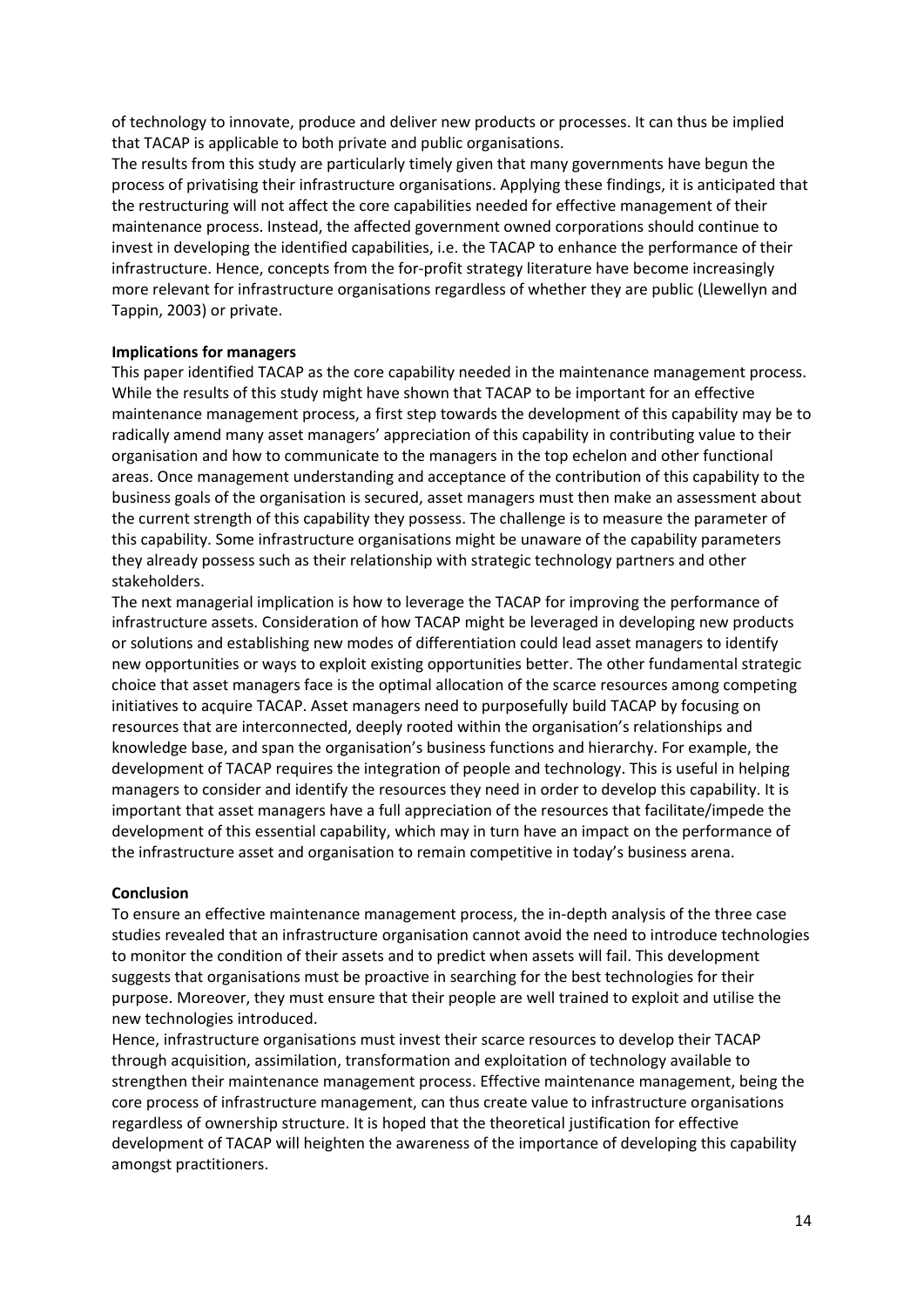#### **References**

Amit, R. and Schoemaker, P.J. (1993), "Strategic assets and organisational rent", Strategic Management Journal, Vol. 14 No. 1, pp. 33‐46.

Andrews, K.R. (1971), The Concept of Corporate Strategy, Richard D. Irwin, Homewood, IL.

Auerbach, C.F. and Silverstein, L.B. (2003), Qualitative Analysis: An Introduction to Coding & Analysis, New York University Press, New York, NY.

Banerji, R. (2008), "A world class approach to asset maintenance", Asset Management & Maintenance Journal, Vol. 21 No. 3, pp. 22‐7.

Barnard, C. (1966), Functions of the Executive, Harvard University Press, Cambridge, MA.

Barney, J.B. (1991), "Firm resources and sustained competitive advantage", Journal of Management, Vol. 17, pp. 99‐120. Berggren, C. (1992), Alternatives to Lean Production: Work Organisation in the Swedish Auto Industry, ILR Press, Ithaca, NY. Cohen, W.M. and Levinthal, D.A. (1990), "Absorptive capacity: a new perspective on learning and innovation", Administrative Science Quarterly, Vol. 35, pp. 128‐52.

Collis, D.J. (1994), "Research note: how valuable are organisational capabilities?", Strategic Management Journal, Vol. 15, Special, pp. 143‐52.

Correa, J.A.A. (1998), "Strategic proactivity and firm approach to the natural environment", Academy of Management Journal, Vol. 41 No. 5, pp. 556‐67.

Davenport, T.H., Jarvenpaa, S. and Beers, M.C. (1997), "Improving knowledge processes", Sloan Management Review, Vol. 37 No. 4, pp. 53‐66.

DeToro, I. and McCabe, T. (1997), "How to stay flexible and elude fads", Quality Progress, Vol. 30 No. 3, pp. 55‐60. Eby, M. and Bush, R. (1996), "Maintenance management techniques for the future", Transmission & Distribution, August, pp. 94‐103.

Eisenhardt, K.M. (2007), "Theory building from cases: opportunities and challenges", Academy of Management Journal, Vol. 50 No. 1, pp. 25‐32.

Ethiraj, S.K., Kale, P., Krishnan, M.S. and Singh, J.V. (2005), "Where do capabilities come from and how do they matter? A study in the software services industry", Strategic Management Journal, Vol. 26, pp. 25‐45.

Firth, L., Boersma, K. and Melody, B. (1999), "Infrastructure concepts and classifications: a framework for scenario analysis of infrastructures in an economic perspective", in Weijnen, M.P.C. and ten Heuvelhof, E.F. (Eds), The Infrastructure Playing Field in 2030, Delft University Press, pp. 21‐40.

Garcia‐Morales, V.J., Ruiz‐Moreno, A. and Llorens‐Montes, F.J. (2007), "Effects of technology absorptive capacity and technology proactivity on organizational learning, innovation and performance: an empirical examination", Technology Analysis & Strategic Management, Vol. 19 No. 4, pp. 527‐58.

Grimsey, D. and Lewis, M.K. (2002), "Accounting for public private partnerships", Accounting Forum, Vol. 26 No. 3, pp. 245‐ 70.

Grimsey, D. and Lewis, M.K. (2004), Public Private Partnership: The Worldwide Revolution in Infrastructure Provision and Project Finance, Edward Elgar, Cheltenham.

Hamel, G. (2000), Leading the Revolution, Harvard Business School Press, Boston, MA.

Hammer, M. (2001), The Agenda: What Every Business Must Do to Dominate the Decade, Crown Publishers, New York, NY. Hardwicke, L. (2005), Australian Infrastructure Report Card, Engineers Australia, Barton, ACT.

Helfat, C.E. (1997), "Know-how and asset complementarity and dynamic capability accumulation: the case of R&D", Strategic Management Journal, Vol. 18, pp. 339‐60.

Howes, R. and Robinson, H. (2005), Infrastructure for the Built Environment: Global Procurement Strategies, Butterworth‐ Heinemann, London.

Jonsson, D.K. (2005), "The nature of infrasystem services", Journal of Infrastructure Systems, Vol. 11 No. 1, pp. 2‐8. Juga, J. (1999), "Generic capabilities: combining positional and resource‐based views for strategic advantage", Journal of Strategic Marketing, Vol. 7, pp. 3‐18.

Kaplan, R.S. and Norton, D.P. (2004), "Measuring the strategic readiness of intangible assets", Harvard Business Review, February, pp. 52‐63.

Kay, N.M. (1999), The Boundaries of the Firm: Critiques, Strategies and Policies, St. Martin's Press, New York, NY. Kessides, I.N. (2004), Reforming Infrastructure: Privatisation, Regulation and Competition: A World Bank Policy Research Report, The World Bank, Washington, DC.

Killick, M. and Thomas, G. (2008), "Best practice maintenance planning", Asset Management & Maintenance Journal, Vol. 21 No. 4.

Lado, A.A., Boyd, N. and Hanlon, S.C. (1997), "Competition, cooperation, and the search for economic rents: a syncretic model", Academy of Management Review, Vol. 22 No. 1, pp. 110‐41.

Lei, D., Hitt, M.A. and Bettis, R. (1996), "Dynamic core competencies through meta‐learning and strategic context", Journal of Management, Vol. 22, pp. 247‐67.

Llewellyn, S. and Tappin, E. (2003), "Strategy in the public sector: management in the wilderness", Journal of Management Studies, Vol. 40, pp. 955‐82.

Ma, H. (2000), "Competitive advantage and firm performance", Competitiveness Review, Vol. 10 No. 2, pp. 16‐32. Manning, N. (2002), "The new public management in developing countries", in Kirkpatrick, C.,

Clarke, R. and Polidano, C. (Eds), Handbook on Development Policy and Management, Edward Elgar, Cheltenham. Miles, R.E. and Snow, C.C. (1978), Organizational Strategy, Structure and Process, McGraw‐Hill, New York, NY.